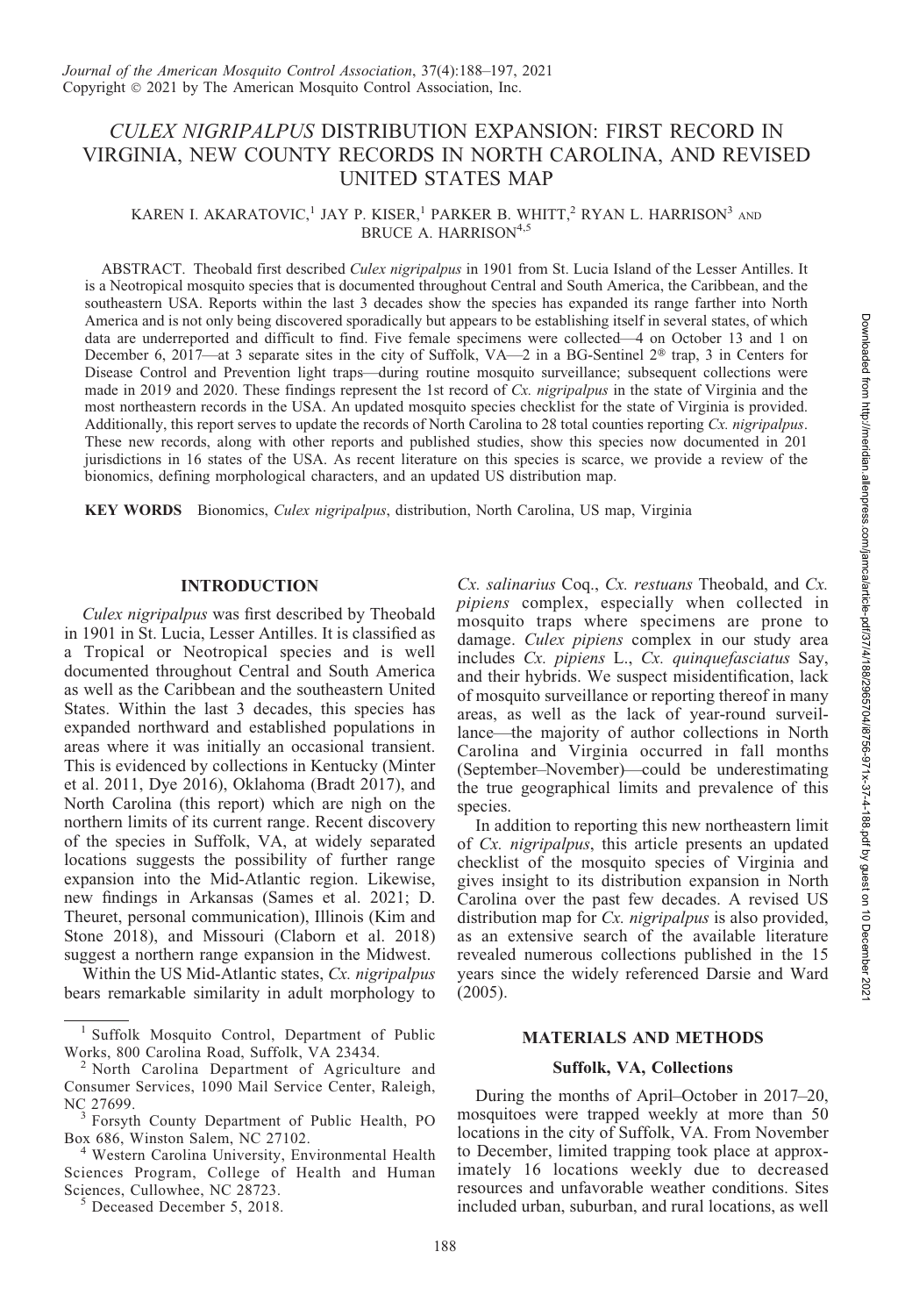Downloaded from http://meridian.allenpress.com/jamca/article-pdf/37/4/188/2965704/i8756-971x-37-4-188.pdf by guest on 10 December Downloaded from http://meridian.allenpress.com/jamca/article-pdf/37/4/188/2965704/i8756-971x-37-4-188.pdf by guest on 10 December 2021

as the Great Dismal Swamp National Wildlife Refuge. Primarily 3 trap types were used: 1) BG-Sentinel 2<sup>®</sup> (BGS2; Biogents AG, Regensburg, Germany) set with carbon dioxide  $(CO<sub>2</sub>)$ ; from a gas cylinder with flow rate 200 ml/min) and a Biogents human-scent lure cartridge (Biogents AG); 2) Centers for Disease Control and Prevention light trap (CDCLT; BioQuip Products, Rancho Dominguez, CA) set using standard incandescent light bulb with  $CO<sub>2</sub>$  (as previously described); and 3) modified Reiter gravid traps (gravid trap; Reiter 1987) baited with a chicken manure, alfalfa, yeast, and water mixture. Modified collection bottle rotators (BioQuip Products) and fiber nursery pot resting boxes (Western Pulp Products Co., Corvallis, OR) were also occasionally used. Traps were routinely set at approximately 1300 h and picked up the following day at approximately 0700 h. Collection bags with live mosquitoes were retrieved and brought to the Suffolk Mosquito Control (SMC) laboratory where specimens were put in a freezer for 20 min to be sedated and subsequently identified by morphological characteristics using a Nikon SMZ1000 stereomicroscope (Nikon Instruments Inc., Melville, NC) and the most recent key for the Mid-Atlantic states (Harrison et al. 2016). Initial specimens were sent to coauthor (BAH) for confirmation; subsequent collections were stored in the SMC laboratory.

Out of the 50 routinely trapped locations, the 3 site descriptions where *Cx. nigripalpus* was first found in 2017 follow. Collection site 1 was in the Eclipse Community (36°54'38"N, 76°29'24"W) of Suffolk, VA, at the tip of the northwest peninsula where the Nansemond River meets the James River. The site is in a suburban neighborhood strewn with pockets of mostly loblolly pine (Pinus taeda L.) forest. The collection was made via a BGS2 set as previously described. This site has been a part of SMC routine disease and population surveillance since 2008 when the program was expanded to encompass citywide surveillance. A gravid trap is routinely set in this community as well, approximately 1.5 km to the north.

Collection site 2 was in the Sandy Bottom Community  $(36^{\circ}52'20''N, 76^{\circ}32'60''W)$  at the base of the northwest peninsula, located on an undeveloped road with an abandoned, dilapidated house 20 m away surrounded by agricultural land, loblolly pine forest, and scarce residential housing; part of SMC routine surveillance since 2013. The collection was from a CDCLT set as previously described.

Collection site 3 was in the Holland Historic District (36°40'57"N, 76°47'17"W), over 30 km south of the 1st 2 sites. This site is a small suburban outpost surrounded by agricultural land; SMC routine surveillance since 2007. The collection was from a CDCLT set as previously described. A gravid trap and BGS2 were also routinely placed at this site, 20 m to the south and east, respectively, due to historically heavy populations of *Aedes albopictus* (Skuse), Cx. restuans, and Cx. pipiens complex.

#### North Carolina Collections

Apart from the 1st published record of Cx. nigripalpus in Union County in 1944 (Carpenter et al. 1945), a US Air Force report from Wayne County (McHugh et al. 1988), the recent report of the 1995 county-first records in Rowan County (Hartwig et al. 2018), and collections made 2017–18 in New Hanover and Wake counties (Day et al. 2020), there have been no other published reports of this species in North Carolina. Following US Army mosquito surveys and state entomological reports in the 1940s, little known effort was dedicated to investigating distribution data of species throughout the state. Most published studies and surveillance efforts were concentrated in the Piedmont and Coastal Plain regions. However, in 1994 the Public Health Pest Management (PHPM) Section of the North Carolina Department of Environment and Natural Resources (NC DENR) initiated a study of the western half of the state, including the Piedmont and Mountain regions.

Collections of larval mosquitoes were made using standard dippers (BioQuip Products); adult collection methods included human landing–biting collections, backpack and mouth aspiration, New Jersey light traps (NJLT; Mulhern 1942), and CDCLTs supplemented with dry ice as a  $CO<sub>2</sub>$  source. Collection sites included rural, suburban, and urban geographic areas; repeated sampling took place at those with high species diversity, typically that of public domain local and state parks and ecological preserves. Larval samples were transported in Whirl-pak® bags (Nasco Sampling LLC, Madison, WI) and reared to adult or killed by heated water; adults were frozen via dry ice in an ice chest. Specimens were identified to species using various keys (Carpenter and LaCasse 1955, King et al. 1960, Darsie and Ward 1981, Slaff and Apperson 1989). Preserved specimens were deposited in the PHPM collection of the NC DENR or the Department of Entomology Insect Collection at North Carolina State University. Some of these collections were personally retained by coauthor (BAH) after budget cuts abolished the PHPM in 2011. These collections were then transferred to Brian Byrd at Western Carolina University after the passing of BAH in 2018. Additional unpublished records from other county jurisdiction programs in the state are reported and were collected through similar techniques. These collections were reported to and verified by PHPM staff including coauthors (BAH and PBW).

#### RESULTS

#### Suffolk, VA, Collections

Throughout 2017, citywide, 455,989 adult female mosquitoes were collected and comprised 34 species (Table 1). On October 13, 2017, 1 Cx. nigripalpus female was collected from site 1, 2 females from site 2, and 1 female from site 3 (Fig. 1). Identifications of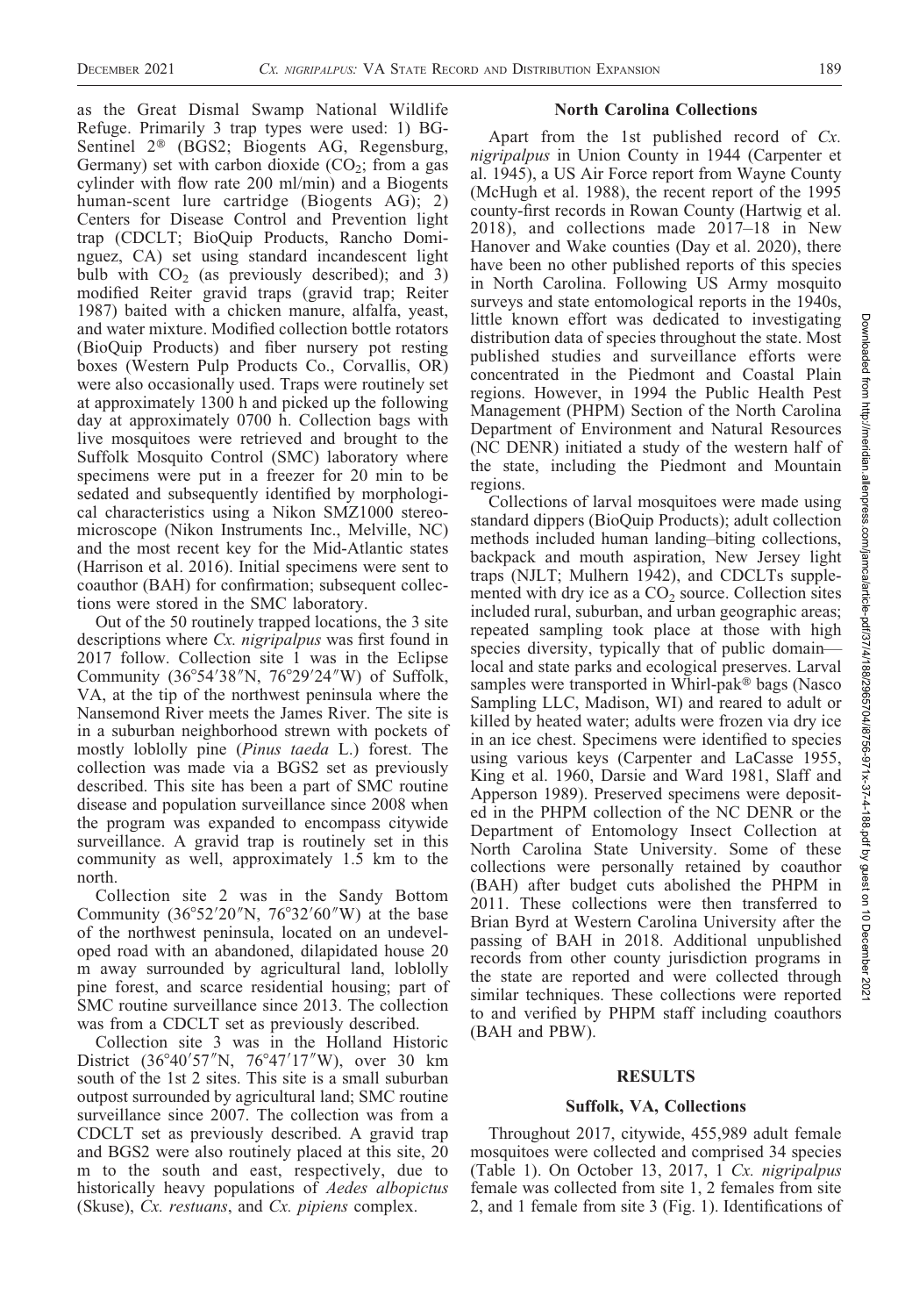| Table 1. | The 58 mosquito species of Virginia (named or   |  |  |
|----------|-------------------------------------------------|--|--|
|          | provisional species, subspecies, and 1 hybrid). |  |  |

| Species name                                               | % collected in<br>Suffolk, VA, 2017 |
|------------------------------------------------------------|-------------------------------------|
| Aedes aegypti                                              |                                     |
| Ae. albopictus <sup>a</sup>                                | 4.0                                 |
| Ae. atlanticus <sup>a</sup>                                | 3.6                                 |
| Ae. atropalpus                                             |                                     |
| Ae. aurifer <sup>a</sup>                                   | < 0.1                               |
| Ae. canadensis canadensis <sup>a</sup>                     | 2.2                                 |
| Ae. cantator <sup>a</sup>                                  | < 0.1                               |
| Ae. cinereus                                               |                                     |
| Ae. dupreei <sup>a</sup>                                   | < 0.1                               |
| Ae. fulvus pallens <sup>a</sup>                            | < 0.1                               |
| Ae. grossbecki<br>Ae. hendersoni                           |                                     |
| Ae. infirmatus <sup>a</sup>                                | 0.5                                 |
| Ae. japonicus japonicus <sup>a</sup>                       | < 0.1                               |
| Ae. mitchellae <sup>a</sup>                                | < 0.1                               |
| Ae. sollicitans <sup>a</sup>                               | 0.1                                 |
| Ae. sticticus <sup>a</sup>                                 | $<$ 0.1                             |
| Ae. stimulans                                              |                                     |
| Ae. taeniorhynchus <sup>a</sup>                            | < 0.1                               |
| Ae. thibaulti <sup>a</sup>                                 | < 0.1                               |
| Ae. tormentor <sup>a</sup>                                 | 0.1                                 |
| Ae. triseriatus <sup>a</sup>                               | 0.2                                 |
| Ae. trivittatus                                            |                                     |
| Ae. vexans <sup>a</sup>                                    | 1.0                                 |
| Anopheles atropos                                          |                                     |
| An. barberi                                                |                                     |
| An. bradleyi                                               |                                     |
| An. crucians s.l. <sup>a</sup>                             | 1.9                                 |
| An. punctipennis <sup>a</sup>                              | 0.2                                 |
| An. quadrimaculatus <sup>a</sup>                           | 0.5                                 |
| An. smaragdinus                                            |                                     |
| An. walkeri                                                |                                     |
| Coquillettidia perturbans <sup>a</sup>                     | 1.7                                 |
| Culex coronator <sup>b</sup><br>Cx. erraticus <sup>a</sup> | 7.1                                 |
| Cx. nigripalpus <sup>a,b</sup>                             | < 0.1                               |
| Cx. peccator                                               |                                     |
| $Cx.$ pipiens $\mathcal C$                                 |                                     |
| Cx. pipiens $\times$ quinquefasciatus <sup>a,c</sup>       | 1.6                                 |
| Cx. restuans <sup>a</sup>                                  | 0.6                                 |
| Cx. salinarius <sup>a</sup>                                | 3.7                                 |
| Cx. tarsalis                                               |                                     |
| Cx. territans <sup>a</sup>                                 | 0.2                                 |
| Culiseta inornata <sup>a</sup>                             | < 0.1                               |
| Cs. melanura <sup>a</sup>                                  | 67.2                                |
| Orthopodomyia alba                                         |                                     |
| Or. signifera <sup>a</sup>                                 | < 0.1                               |
| Psorophora ciliata <sup>a</sup>                            | $<$ 0.1                             |
| Ps. columbiae <sup>a</sup>                                 | 0.7                                 |
| Ps. cyanescens                                             |                                     |
| Ps. discolor                                               |                                     |
| Ps. ferox <sup>a</sup>                                     | 2.8                                 |
| Ps. horrida                                                |                                     |
| Ps. howardii <sup>a</sup>                                  | < 0.1                               |
| Ps. mathesoni <sup>a</sup>                                 | < 0.1                               |
| Toxorhynchites rutilus septentrionalis <sup>a</sup>        | < 0.1<br>0.3                        |
| Uranotaenia sapphirina <sup>a</sup><br>Wyeomyia smithii    |                                     |
|                                                            |                                     |

 $<sup>1</sup>$  All species reported from Harrison et al. (2016) except where</sup> designated: superscript a, indicating species collected in 2017 in Suffolk, VA; superscript b, indicating the new additions to the state checklist, Cx. coronator (Akaratovic and Kiser 2017) and Cx. nigripalpus (this report); and superscript c, indicating that although Cx. quinquefasciatus has not yet been molecularly confirmed in Virginia, Cx. pipiens may be present in northern and northwestern areas and the majority of the state is in the zone of hybridization between the two, thus the inclusion of the latter along with Cx. pipiens  $\times$  quinquefasciatus hybrids for the state list.



Fig. 1. Locations of trap sites in Suffolk, VA, where Culex nigripalpus was found in  $2017$  (sites 1-3), 2019 (sites 4, 5), and 2020 (sites 6–8).

all specimens were confirmed by coauthor (BAH). In addition to the Cx. nigripalpus specimens, several other mosquito species were collected among the 3 trap sites (Table 2). Following these collections, adult trapping and larval dipping efforts increased in the surrounding areas. On December 6, 2017, another Cx. nigripalpus female was collected from site 1 (Table 2). These findings represent a new state record for Virginia and increases the number of reported mosquito species in the state to 58. Due to the 2 recent species records in the state of Virginia, Cx. coronator Dyar and Knab (Akaratovic and Kiser 2017) and Cx. nigripalpus (this report), we provide an updated checklist of mosquitoes for the state of Virginia (Table 1).

Following these initial discoveries, no specimens were collected the following year. However, 2 adult females were found in 2019: one from a BGS2 on May 21 and the other from a CDCLT on October 10

Table 2. Mosquitoes collected in the same trap-night at the 3 sites in Suffolk, VA (2017), where Culex nigripalpus was first found.<sup>1,2</sup>

| Species                 | Site 1a        | Site 1b | Site 2                   | Site 3         |
|-------------------------|----------------|---------|--------------------------|----------------|
| Aedes albopictus        |                |         |                          |                |
| Ae. atlanticus          |                |         | 2                        |                |
| Ae. infirmatus          |                |         | $\overline{\phantom{0}}$ |                |
| Ae. japonicus japonicus |                |         |                          |                |
| Ae. taeniorhynchus      |                |         |                          |                |
| Ae. vexans              |                |         | 14                       |                |
| Anopheles crucians s.l. |                |         | 4(13)                    | 3              |
| An. punctipennis        |                |         | 2                        |                |
| Culex nigripalpus       |                | 1       | $\mathfrak{D}$           |                |
| Cx. pipiens complex     |                |         | 11 $(1\delta)$           | $\mathfrak{D}$ |
| Cx. restuans            |                |         | $9(1\delta)$             |                |
| Cx. salinarius          | 5              | 20      | 10(13)                   | 4              |
| Culiseta melanura       | $\overline{c}$ |         |                          | $\mathfrak{D}$ |
| Psorophora ferox        |                |         | 3                        |                |
| Uranotaenia sapphirina  |                |         |                          | 1 (13)         |
| Total                   | 11             | 22      | 62 $(4\delta)$           | 13 $(1\delta)$ |

<sup>1</sup> All numbers indicate females except where noted as male  $(3)$ .<br><sup>2</sup> Site 1a, 1st collection (October); 1b, 2nd collection (December).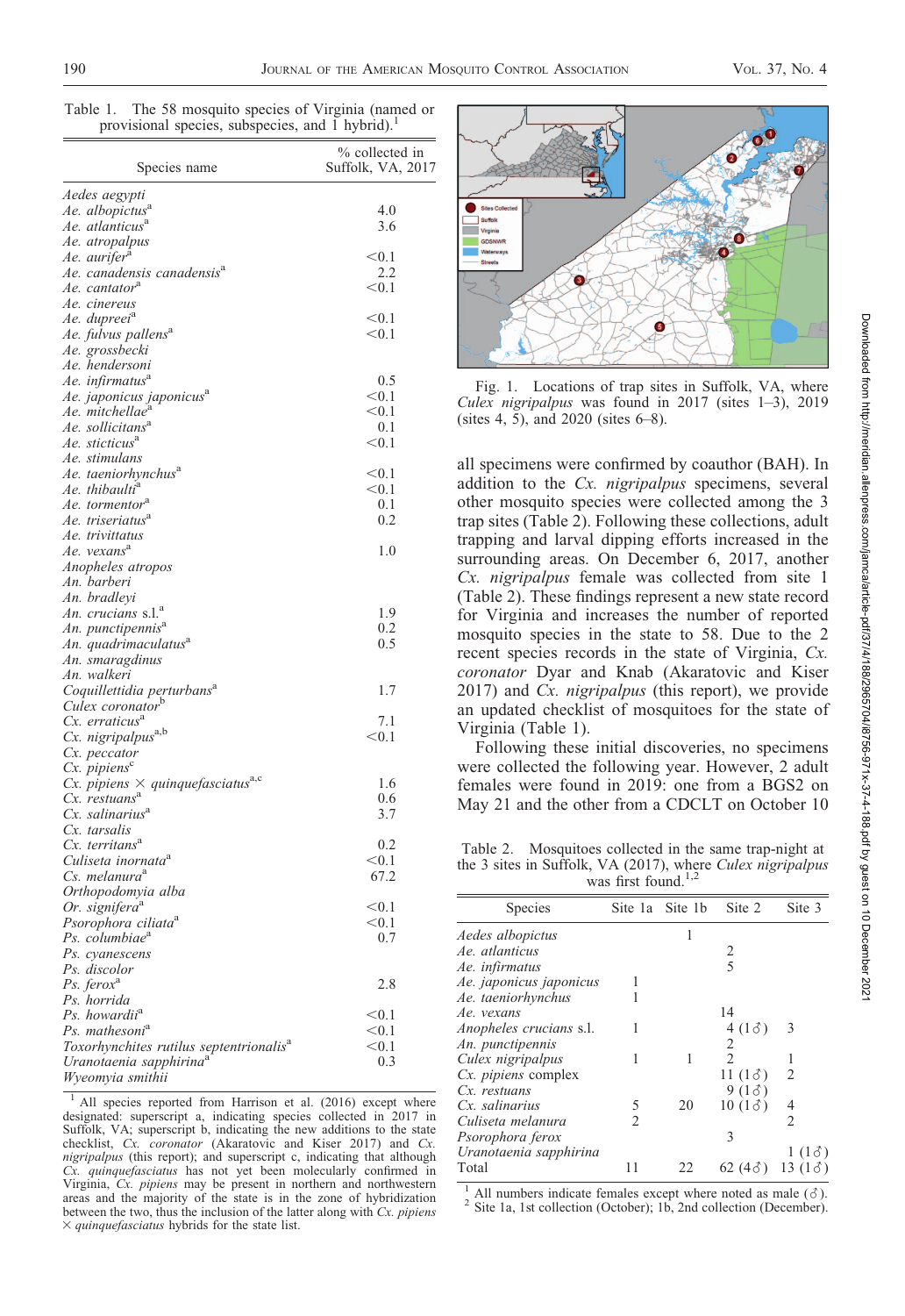(Fig. 1, sites 4 and 5, respectively). Four more specimens were found in 2020, all adult females in BGS2 traps; 1 on November 10 and 3 on November 16, in similar habitats as previously described (Fig. 1, sites 6, 7, 8, respectively).

#### North Carolina Collections

The following listed collections include 25 countyfirst records: 20 by coauthors (BAH and PBW) or associated personnel and 5 via personal communication (collectors listed in respective counties; confirmations by coauthor noted). In the case of Rowan County, these records were previously reported in conjunction with another study (Hartwig et al. 2018). In the case of New Hanover County, this report is the 1st known record in the county while many collections have been made in recent years (Day et al. 2020; M. Hemmen and J. Suggs, personal communication). Counties are listed in chronological order of 1st discovery.

Brunswick County: Larval specimens (118 F, 76 M) were collected September–October 1991 with subsequent collections October–January in 1994–96 (R. Hickman, personal communication; confirmed by BAH). Larvae were collected from a variety of areas including wooded pools, sunny grassland pools and ditches, tidal, brackish, and even saline dredge pool habitats.

Cabarrus County: One female was collected on October 10, 1994, in a NJLT near the Coddle Creek Reservoir. Two more females were collected from the same site, 1 each in August and September 1995.

Henderson County: One specimen was collected on July 19, 1994; subsequently, a female was collected, September 2001, in a CDCLT near a stream monitoring station in the community of Etowah.

Rutherford County: Three adult females were collected in a CDCLT on August 20, 1994, on State Road 1007 near Cane Creek; 2 more females were collected September 1, 1995.

Transylvania County: One specimen was collected on July 20, 1994.

Rowan County: Several specimens, both larval and adult, were collected August–October 1995 at the Catawba College Ecological Preserve. Larvae were collected from shaded ditches or pools under young trees; adults were collected in CDCLT traps in nearby sunny, open field habitat (Hartwig et al. 2018).

Forsyth County: Two larvae were collected from a horse pasture pool near Tanglewood Park on October 26, 1995. This species was collected very rarely until a decade later in 2015, at the same site. Fewer than 20 individuals each were collected in 2015, 2016, 2017, and 2019 by coauthor (RLH).

Mecklenburg County: Two larvae were collected on September 8, 1995: one from a stump hole and the other from a temporary pool.

Columbus County: Three specimens were collected in September 1996.

Anson County: Three adult females were collected from CDCLTs at the Pee Dee National Wildlife Refuge: 1 in September (C. Apperson, personal communication; confirmed by BAH) and 1 each in October and November 1996.

New Hanover: Five specimens were collected in September 1996. The species has since become well established in this county and grown to be one of the predominant species collected (M. Hemmen and J. Suggs, personal communication).

Pender County: One specimen was collected in September 1996.

Davidson County: Two adult females were collected from CDCLTs near North Potts Creek (August 28, 2002) and Swearing Creek (September 12, 2002).

McDowell County: One adult female was collected September 26, 2002, from a CDCLT in a wooded area of a residential neighborhood in the town of Old Fort.

Nash County: Six adult females were collected from a residential area of Rocky Mount, September– October 2017 (R. Collins, personal communication; confirmed by BAH).

Beaufort County: Multiple adult specimens were collected in the fall of  $2017$  (E. McRoy, personal communication; confirmed by BAH).

Collections were made and confirmed by two of the coauthors (BAH and PBW) in the following counties between 1997 and 2002: Bladen, Duplin, Jackson, Jones, Macon, Onslow, Richmond, Sampson, and Scotland. With the passing of coauthor BAH, the exact dates and site descriptions within these counties are unable to be determined; however, these records (and those listed above with limited collection information—Columbus, New Hanover, Pender, and Transylvania) were stated in a local newsletter (Harrison and Whitt 2017).

#### **DISCUSSION**

Collections of Cx. nigripalpus over the past few decades in North Carolina and into Virginia show this species expanding northward in the Mid-Atlantic region of the USA. The 1st specimen of  $Cx$ . nigripalpus in North Carolina was discovered September 1, 1944, in a resting station at Camp Sutton in Monroe, Union County (Carpenter et al. 1945). Since this 1st publication, the species has been found in a number of counties throughout the state and appears to be well established in the southeastern corner; in New Hanover County it has grown to be one of the predominant species collected (Day et al. 2020; M. Hemmen and J. Suggs, personal communication). However, with the exception of 5 out of the 28 counties in North Carolina reporting collections— New Hanover, Rowan, Union, Wake, and Wayne (Carpenter et al. 1945, McHugh et al. 1988, Hartwig et al. 2018, Day et al. 2020)—the majority of these findings have not been published until now. The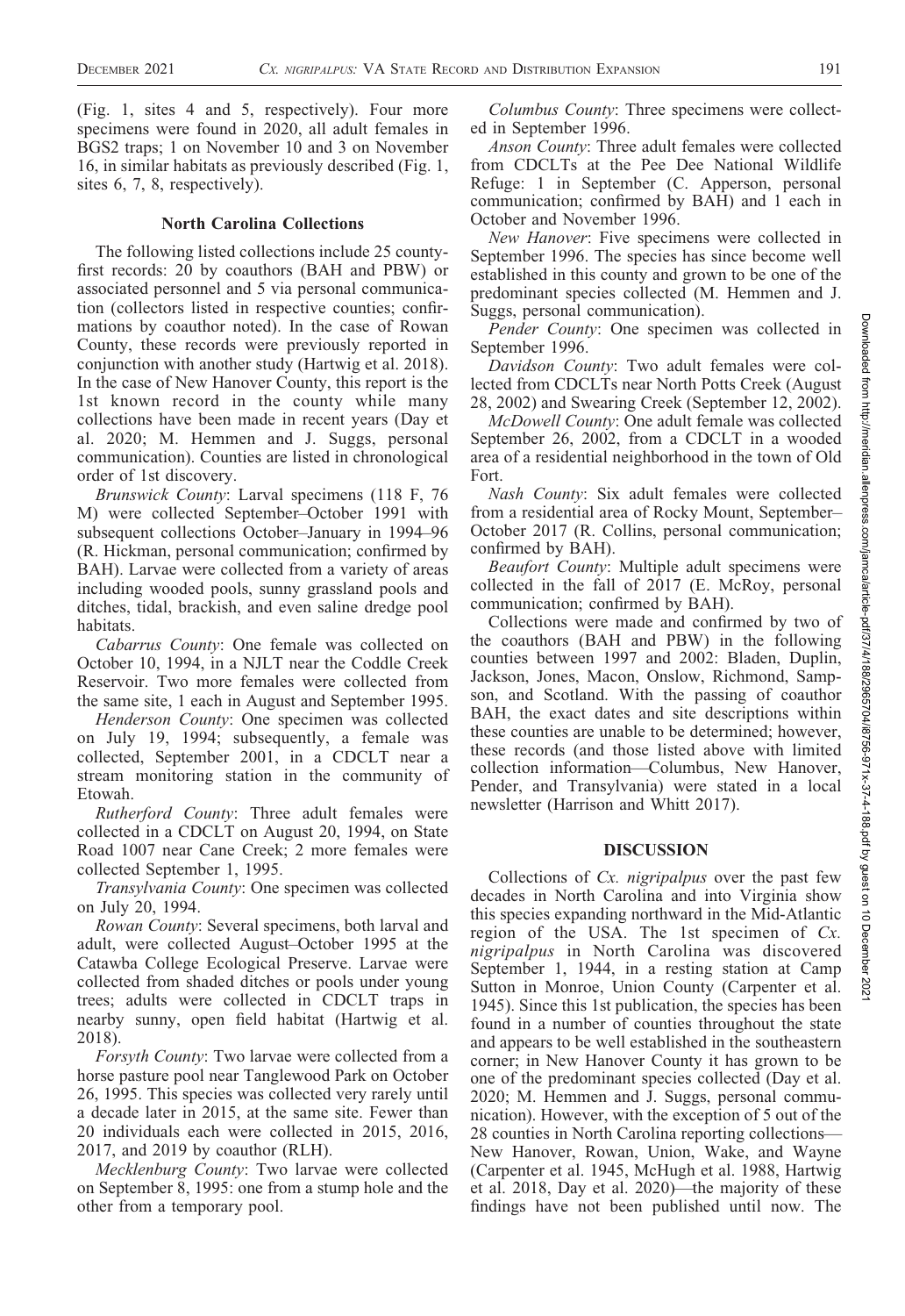

Fig. 2. Map depicting the Mid-Atlantic states of Virginia and North Carolina with years of county-first Culex nigripalpus collections. Numbers within counties indicate 1st collection published elsewhere.  $1$  Union indicate 1st collection published elsewhere. County: Carpenter et al. 1945; <sup>2</sup> Wayne County: McHugh et al. 1988; <sup>3</sup> Rowan County: collected by coauthors, reported in Hartwig et al. 2018; <sup>4</sup> Wake County: Day et al. 2020.



Fig. 3. (A) Map of the southeastern USA showing updated Culex nigripalpus distribution from Darsie and Ward (2005). Note: this new northern limit line runs through some states that have not yet reported collections: New Mexico (NM), Kansas (KS), and Indiana (IN). (B) County-level map of the southeastern USA showing the 201 jurisdictions (i.e., city, county, or parish) in 16 states reporting collections that warrant the new distribution line.

remaining 23 counties are reported for the 1st time here, improving the documented knowledge of the distribution of Cx. *nigripalpus* in North Carolina. Furthermore, collections in Suffolk, VA, are now the most northeastern records found to date in the USA. A county-level map of Virginia and North Carolina displays these recent findings (Fig. 2).

The northernmost published records of Cx. nigripalpus as of this report are in the Midwest region of the USA in Clark, IL (Kim and Stone 2018), Cass County, MO (Claborn et al. 2018), and Fayette County, KY (Dye 2016). Over the last 15 years, these northern outermost collections along with many other new findings throughout the southeastern USA have warranted an update to the widely recognized Darsie and Ward (2005) US map of Cx. nigripalpus. Our updated map corrects errors as described below with the 2005 map and fills in the new US distribution lines based on available species reports (Fig. 3).

Beginning with the western edge of the current distribution, in their earlier work, Darsie and Ward (1981) identified areas of collection in Oklahoma and Arizona that were referenced but omitted from the most recent Darsie and Ward (2005) map display. We have reincorporated these locations, as their sources appear to be verified. Additional records in Oklahoma have also been added (Parsons 1965, Bradt 2017, Bradt et al. 2018). Texas collections include records referenced but not displayed in Darsie and Ward (2005); primarily of note: El Paso and Val Verde counties (Hill et al. 1958).

Continuing eastward, new reports in Arkansas (Sames et al. 2021; D. Theuret, personal communication) and along the northern edge of the new limit line in Missouri (Claborn et al. 2018) and Illinois (Kim and Stone 2018) have extended the documented distribution of this species hundreds of miles into the northern Midwest. In Kentucky, the map now reflects both historic and recent collections: Jefferson County (Covell 1968), Caldwell County (Minter et al. 2011), and Fayette County (Dye 2016). For Tennessee, we have entered historical (Middlekauff and Carpenter 1944) as well as new findings in Chester (Cohen et al. 2009), Knox (Haddow et al. 2009), Blount, Fayette, Hardeman (Fryxell et al. 2014), and Davidson (Briggs 2021) counties.

Reports of Cx. *nigripalpus* along the northern edges of Louisiana (McHugh et al. 1988, Sames et al. 2021), Georgia (GMCA 2018), and northwestern South Carolina (Carpenter et al. 1945) further expand on the shown distribution in Darsie and Ward (2005). Publications in North Carolina over the last 3 decades (McHugh et al. 1988, Hartwig et al. 2018, Day et al. 2020) as well as those reported here, along with new findings in Virginia, extend the northeastern edge of the distribution for this species well into the northern Mid-Atlantic region. An extensive review of reports of this species shows it documented in 201 jurisdictions in 16 states of the continental USA (Table 3 and Fig. 3B).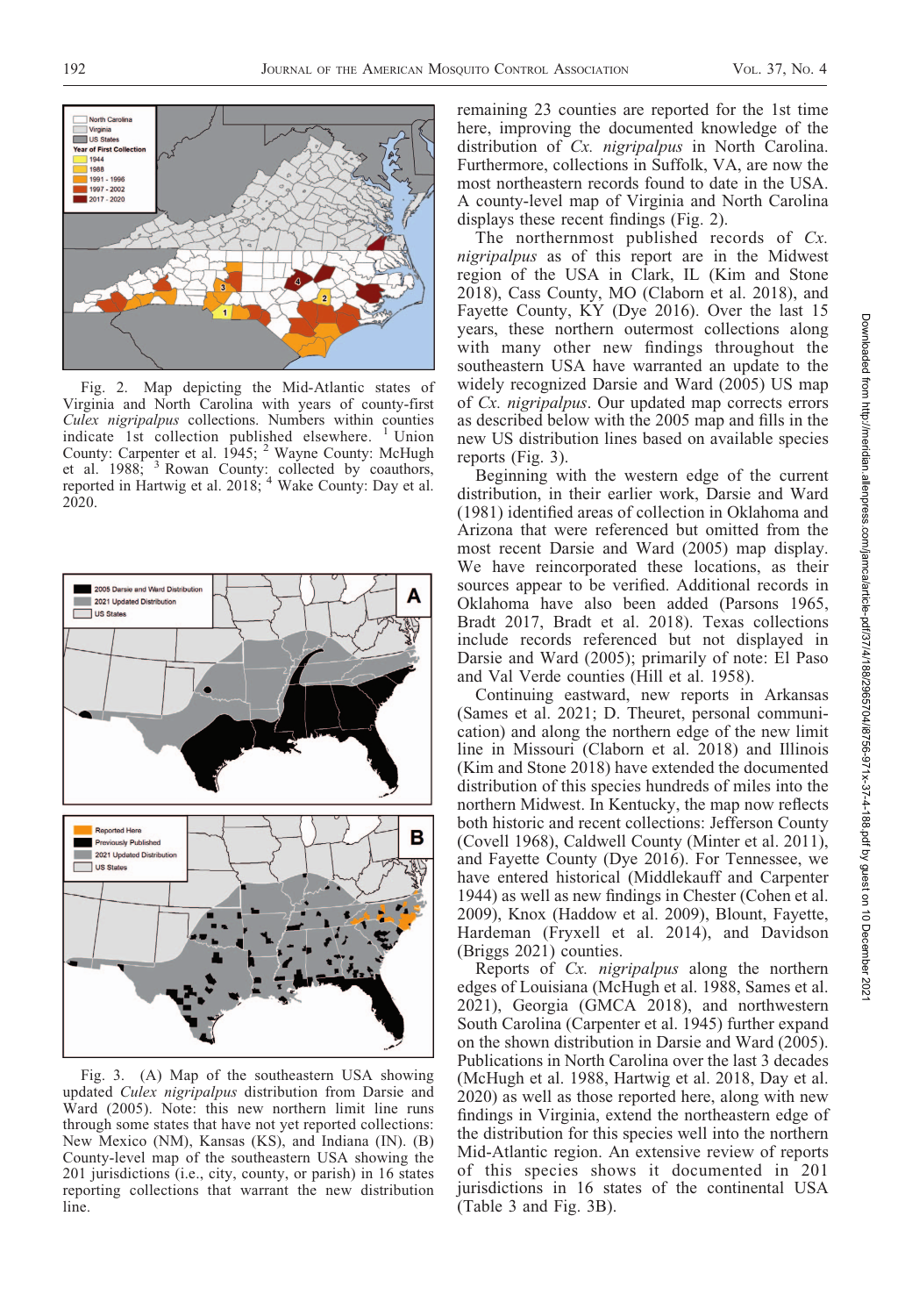Table 3. Counties reporting *Culex nigripalpus* collections as shown in Fig. 3B.

| State           | Counties                                                                                                                                                                                                                                                                                                                                                                                                                                                                                                                                                                                                                                                                                                                                                                                                              | References                                                                                                                                                                                                                                                                                 |
|-----------------|-----------------------------------------------------------------------------------------------------------------------------------------------------------------------------------------------------------------------------------------------------------------------------------------------------------------------------------------------------------------------------------------------------------------------------------------------------------------------------------------------------------------------------------------------------------------------------------------------------------------------------------------------------------------------------------------------------------------------------------------------------------------------------------------------------------------------|--------------------------------------------------------------------------------------------------------------------------------------------------------------------------------------------------------------------------------------------------------------------------------------------|
| AL              | Dale <sup>2</sup> , Escambia <sup>1</sup> , Etowah <sup>2</sup> , Lee <sup>2</sup> , Mobile <sup>2</sup> ,<br>Montgomery <sup>2</sup> , Pickens <sup>2</sup> , St. Clair <sup>2</sup>                                                                                                                                                                                                                                                                                                                                                                                                                                                                                                                                                                                                                                 | King et al. $19441$ , Carpenter and Chamberlain $19462$                                                                                                                                                                                                                                    |
| AZ<br>AR        | Santa Cruz <sup>3</sup><br>Jefferson <sup>4</sup> , Miller <sup>5,6</sup> , Pulaski <sup>4</sup> , Sebastian <sup>4</sup>                                                                                                                                                                                                                                                                                                                                                                                                                                                                                                                                                                                                                                                                                             | McDonald et al. 1973 <sup>3</sup><br>Hill et al. $1958^4$ ; Sames et al. $2021^5$ ; D. Theuret,<br>personal communication <sup>6</sup>                                                                                                                                                     |
| FL<br><b>GA</b> | All counties'<br>Baker <sup>9</sup> , Chatham <sup>8</sup> , Colquitt <sup>2</sup> , Dougherty <sup>2</sup> , Floyd <sup>2</sup> ,<br>Fulton <sup>2</sup> , Lee <sup>8</sup> , Liberty <sup>2</sup> , Lowndes <sup>2</sup> , Macon <sup>2</sup> ,<br>Muscogee <sup>2</sup> , Richmond <sup>2</sup> , Thomas <sup>2</sup> , Ware <sup>2</sup> ,<br>Whitfield <sup>10</sup>                                                                                                                                                                                                                                                                                                                                                                                                                                             | UF $1997^7$<br>Root 1924 <sup>8</sup> , Carpenter and Chamberlain 1946 <sup>2</sup> ,<br>Buckner et al. 2011 <sup>9</sup> , GMCA 2018 <sup>10</sup>                                                                                                                                        |
| IL              | Clark <sup>11</sup>                                                                                                                                                                                                                                                                                                                                                                                                                                                                                                                                                                                                                                                                                                                                                                                                   | Kim and Stone $2018^{11}$                                                                                                                                                                                                                                                                  |
| KY<br>LA        | Caldwell <sup>13</sup> , Fayette <sup>14</sup> , Jefferson <sup>12</sup><br>Bossier <sup>15</sup> , Caddo <sup>5</sup> , Calcasieu <sup>4</sup> , East Baton Rouge <sup>16</sup> , Orleans <sup>1</sup> , Terrebonne <sup>17</sup> , Vernon <sup>4</sup> (parishes)                                                                                                                                                                                                                                                                                                                                                                                                                                                                                                                                                   | Covell 1968 <sup>12</sup> , Minter et al. 2011 <sup>13</sup> , Dye 2016 <sup>14</sup><br>King et al. 1944 <sup>1</sup> , Hill et al. 1958 <sup>4</sup> , McHugh et al.<br>1988 <sup>15</sup> , Mackay et al. 2010 <sup>16</sup> , Unlu et al. 2010 <sup>17</sup> ,<br>Sames et al. $20215$ |
| MS              | Amite <sup>19,20</sup> , Forrest <sup>18</sup> , George <sup>22</sup> , Grenada <sup>21</sup> , Hancock <sup>22</sup> ,<br>Harrison <sup>18</sup> , Hinds <sup>18</sup> , Jackson <sup>22</sup> , Jones <sup>20</sup> , Lamar <sup>21</sup> ,<br>Lowndes <sup>18</sup> , Madison <sup>20</sup> , Pearl River <sup>22</sup> , Perry <sup>18</sup> ,<br>Stone <sup>22</sup> , Washington <sup>20</sup> , Wilkinson <sup>20</sup> ,                                                                                                                                                                                                                                                                                                                                                                                      | Middlekauff and Carpenter 1944 <sup>18</sup> , Carpenter et al.<br>1945 <sup>19</sup> , Peterson and Smith 1945 <sup>20</sup> , Carpenter and<br>Chamberlain $1946^{21}$ , Goddard and Varnado $2020^{22}$                                                                                 |
| M <sub>O</sub>  |                                                                                                                                                                                                                                                                                                                                                                                                                                                                                                                                                                                                                                                                                                                                                                                                                       | Claborn et al. $2018^{23}$                                                                                                                                                                                                                                                                 |
| NC              | Anson <sup>27</sup> , Beaufort <sup>27</sup> , Bladen <sup>27</sup> , Brunswick <sup>27</sup> ,<br>Cabarrus <sup>27</sup> , Columbus <sup>27</sup> , Davidson <sup>27</sup> , Duplin <sup>27</sup> ,<br>Forsyth <sup>27</sup> , Henderson <sup>27</sup> , Jackson <sup>27</sup> , Jones <sup>27</sup> ,<br>Macon <sup>27</sup> , McDowell <sup>27</sup> , Mecklenburg <sup>27</sup> , Nash <sup>27</sup> ,<br>New Hanover <sup>26</sup> , Onslow <sup>27</sup> , Pender <sup>27</sup> , Richmond <sup>27</sup> ,<br>Rowan <sup>25</sup> , Rutherford <sup>27</sup> , Sampson <sup>27</sup> , Scotland <sup>27</sup> , Transylvania <sup>27</sup> , Union <sup>24</sup> , Wake <sup>26</sup> , Wayne <sup>15</sup><br>Carter <sup>29</sup> , Comanche <sup>4</sup> , Delaware <sup>30</sup> , Garfield <sup>29</sup> , | Carpenter et al. $1945^{24}$ , McHugh et al. $1988^{15}$ ,<br>Hartwig et al. $2018^{25}$ , Day et al. $2020^{26}$ , this<br>report <sup>27</sup>                                                                                                                                           |
| OK              | Jackson <sup>29</sup> , McCurtain <sup>29</sup> , Okfuskee <sup>28</sup> , Oklahoma <sup>29</sup>                                                                                                                                                                                                                                                                                                                                                                                                                                                                                                                                                                                                                                                                                                                     | Hill et al. 1958 <sup>4</sup> , Parsons 1965 <sup>28</sup> , Bradt 2017 <sup>29</sup> , Bradt<br>et al. $2018^{30}$                                                                                                                                                                        |
| <b>SC</b>       | Charleston <sup>1</sup> , Colleton <sup>21</sup> , Greenville <sup>19</sup> , Horry <sup>21</sup> ,                                                                                                                                                                                                                                                                                                                                                                                                                                                                                                                                                                                                                                                                                                                   | King et al. 1944 <sup>1</sup> , Carpenter et al. 1945 <sup>19</sup> , Carpenter<br>and Chamberlain 1946 <sup>21</sup>                                                                                                                                                                      |
| TN              | Lexington <sup>21</sup> , Orangeburg <sup>21</sup> , Richland <sup>21</sup> , Sunter <sup>21</sup><br>Blount <sup>33</sup> , Chester <sup>31</sup> , Coffee <sup>18</sup> , Davidson <sup>34</sup> , Fayette <sup>33</sup> , Franklin <sup>18</sup> , Hardeman <sup>33</sup> , Henry <sup>18</sup> , Knox <sup>32</sup> , Shelby <sup>18</sup>                                                                                                                                                                                                                                                                                                                                                                                                                                                                        | Middlekauff and Carpenter $1944^{18}$ , Cohen et al.<br>2009 <sup>31</sup> , Haddow et al. 2009 <sup>32</sup> , Fryxell et al. 2014 <sup>33</sup> ,<br>Briggs $2021^{34}$                                                                                                                  |
| TX              | Aransas <sup>41</sup> , Bell <sup>4</sup> , Bexar <sup>4</sup> , Cameron <sup>4</sup> , Coryell <sup>37</sup> , Dallas <sup>4</sup> , Denton <sup>4</sup> , El Paso <sup>4</sup> , Harris <sup>40</sup> , Hidalgo <sup>36</sup> , Kerr <sup>35</sup> , Kimble <sup>38</sup> , Kinney <sup>33</sup> , Real <sup>35</sup> , San Patricio <sup>39</sup> , Tarrant <sup>4</sup> , Travis <sup>4</sup> , Valverde <sup>38</sup> , Webb <sup>37</sup>                                                                                                                                                                                                                                                                                                                                                                       | McGregor and Eads 1943 <sup>35</sup> , Thurman et al. 1945 <sup>36</sup> ,<br>Rueger and Druce $1950^{37}$ , Eads et al. $1951^{38}$ , Hill<br>et al. $19584$ , Fournier et al. $198939$ , Nava and<br>Debboun 2016 <sup>40</sup> , Ward and Qualls 2020 <sup>41</sup>                     |
| VA.             | Suffolk $\text{(city)}^{27}$                                                                                                                                                                                                                                                                                                                                                                                                                                                                                                                                                                                                                                                                                                                                                                                          | This report <sup>27</sup>                                                                                                                                                                                                                                                                  |

In order to create a natural limit line, some areas of the map (Fig. 3A) have been filled in although there are no current collections to reference; however, jurisdictions with reported collections are identified and listed (Fig. 3B and Table 3). This is especially important to note for the portions of the limit line running through New Mexico, Kansas, and Indiana. These states are not included as part of the 16 listed as there are no known reports in these states currently. However, due to neighboring locations that have collected Cx. nigripalpus, we posit that it is highly likely the species exists in the areas between.

Identifying Cx. *nigripalpus* adults may be challenging initially in new areas of discovery, especially when collected in traps where specimens encounter a fan and are susceptible to damage. However, Harrison et al. (2016) lists multiple characteristics that clearly separate  $Cx$ . nigripalpus from  $Cx$ . pipiens complex, Cx. restuans, and Cx. salinarius, provided personnel performing identifications do not rush and overlook some features that require close scrutiny. Particularly of note, all of the Virginia specimens appear similar to Cx. salinarius, with sternal scales that are a light copper color, which is in contrast to Florida specimens whose sternal scales are palescaled (Nayar 1982). Therefore, it would seem essential to use the character ''mesepimeron without middle patch of white scales'' (Harrison et al. 2016) as the defining character, at least for the more northern specimens. This variation in morphological characters combined with the similarity to other species in the *Culex* genus, particularly *Cx. salinar*ius, and the propensity for damage in adult surveillance traps may be resulting in misidentification and thus underrepresenting the true geographical range of this species.

Culex nigripalpus larvae are reasonably easier to identify than their adult stage and seem to tolerate diverse environmental conditions, including varying levels of salinity, sunlight, and organic matter. They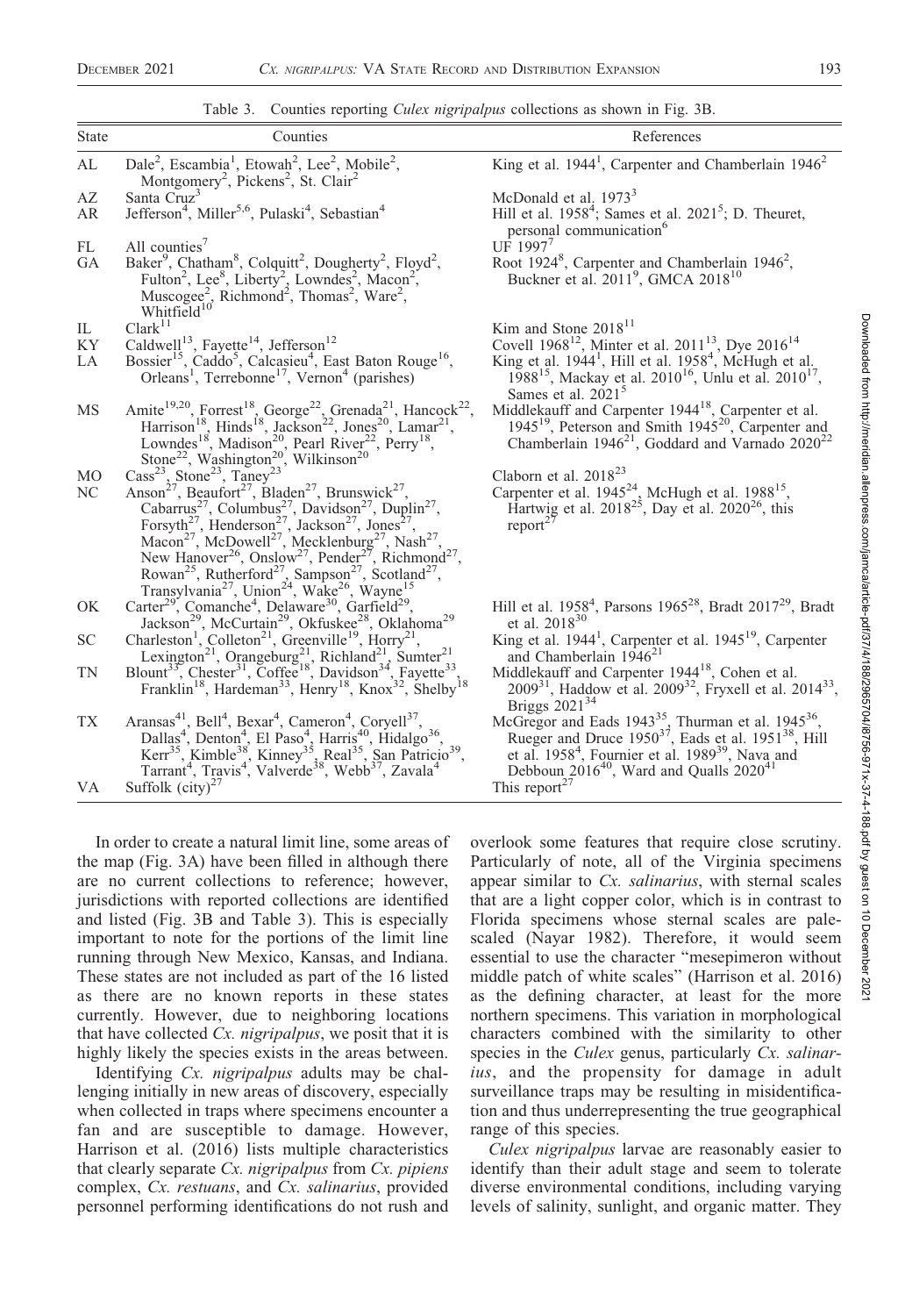have been found in both permanent and transient pools of water, natural and artificial containers, catch basins, effluent ponds, freshwater swamp, brackish water, and even salt-marsh habitat (Edman 1974, Nayar 1982, Allan et al. 2005, Rey et al. 2006, Smith et al. 2016). Adults have been collected in a variety of trap types, most commonly NJLT and CDCLT, but also Encephalitis Vector Survey, bait, and gravid traps as well as resting–ground aspiration (Nayar 1982, UF 1997, Lord and Day 2000, Zyzak et al. 2002); most recently the BGS2 (this report) and BG-Counter (Day et al. 2020). This diversity of larval habitats and both host- and oviposition-seeking adult trap collections highlights the opportunistic nature of this species and provides some explanation for its continued ability to expand its range so successfully.

Dispersal (mark–recapture) studies for Cx. nigripalpus have shown a flight range up to 5 km (Dow 1971, Nayar 1982, Turell et al. 2005). This species tends to appear most abundantly in the late summer and fall months throughout its range in the USA and its seasonal emergence therein shows a strong correlation with humidity and rainfall; adults typically emerge within 5–7 days following a heavy rain. Ideal conditions for abundant Cx. nigripalpus populations include an initial heavy rain followed by 1–3 wk of drought, ending with a 2nd heavy rainfall and humidity levels at or above 90% (Nayar 1982, Day and Curtis 1994, Tabachnick 2016, Wright 2017). In 2017, precipitation readings in Suffolk, VA, displayed a similar pattern prior to the 1st collections of Cx. nigripalpus. More than 100 mm of rain was recorded in 1 wk followed by 4 wk of dry conditions, and specimens were collected 2 days after a 16-mm recorded rainfall. It is worth noting, in this 1st year of Cx. nigripalpus collections in Virginia, New Hanover County, NC, attained their largest collections of the same species. Culex nigripalpus populations exploded in the fall and this species became the top collected in the county. It is also interesting to note, this same year (2017) Beaufort and Nash counties in North Carolina collected this species for the 1st time; both counties are approximately 100 km from the Suffolk, VA, southern border. While not considered a migratory species, increasing global temperatures and severe storm systems with heavy precipitation in the fall months when Cx. nigripalpus is at peak emergence, may be contributing to its range expansion.

Additionally, with the large diversity of larval habitats this species has been collected from, particularly artificial containers, the possibility of anthropogenic introduction cannot be ignored, especially in scenarios when single adults are collected at widely separated locations, as in the Virginia collections. One specimen in particular, collected in Suffolk, VA, in May 2019 in an urban area raised this concern as all other previous and subsequent collections in the state were in mostly rural or suburban habitats in fall months. This species should be considered quite opportunistic and capable of furthering its range around warm winters similar to other species with recent range expansions such as Cx. coronator (Akaratovic and Kiser 2017) and Mansonia titillans (Walker) (Moulis et al. 2015, Cartner et al. 2018).

Culex nigripalpus is documented feeding on an extremely diverse selection of hosts. Avian preferences include primarily passerine and gallinaceous birds. However, those of the orders Charadriiform, Ciconiiform, Cuculiformes, Pelecaniformes, and Strigiform (Edman 1974, Nayar 1982, Cohen et al. 2009, Mackay et al. 2010) have also been recorded. More than 11 mammalian species have been identified (Nayar 1982, Mackay et al. 2010) and various reptiles and amphibians are also reported (Day and Curtis 1994, Cohen et al. 2009). Host preferences of Cx. *nigripalpus* seem to be contingent on season and availability. This species is evidently quite opportunistic and while primarily an ornithophilic feeder in the winter, spring, and even early summer, it easily transitions to feeding on both avian and mammalian hosts in the late summer and fall. Thus, in areas where *Cx. nigripalpus* is present yearround, it may serve as both an amplification vector for virus in the spring as well as an enzootic vector in the fall (Turell et al. 2005).

The danger associated with the vector competency of Cx. nigripalpus should not be underestimated, particularly with regard to St. Louis encephalitis virus (SLE), but also West Nile virus (WNV), eastern equine encephalitis virus, and turkey malaria (Chamberlain et al. 1964, Forrester et al. 1980, Nayar 1982, Day and Stark 1996, Rutledge et al. 2003, Day and Shaman 2008). Although this species does not appear to be a large nuisance to humans, at least in Florida where it is widespread, this species is regarded as the most important vector for SLE and has been responsible for multiple epidemics since the 1950s (Vitek et al. 2008). Additionally, field transmission of WNV to sentinel chickens—an industry standard for assessing human risk—by Cx. nigripalpus was documented during a local outbreak in northern Florida in 2001 (Rutledge et al. 2003). With the vast range of habitats in which Cx. *nigripalpus* has been found, combined with its opportunistic feeding behavior, vector competency, and expanding northward distribution over the last few decades, the importance of continued monitoring and arboviral testing (when possible in areas with established populations) cannot be overemphasized.

#### ACKNOWLEDGMENTS

The authors thank the following for personal communication of their data in North Carolina: Charles Apperson of North Carolina State University, Jeff Brown and Rick Hickman of Brunswick County, Robert Collins and Neal Watson of Nash County, Marie Hemmen and Jeff Suggs of New Hanover County, and Eugene McRoy of Beaufort County. For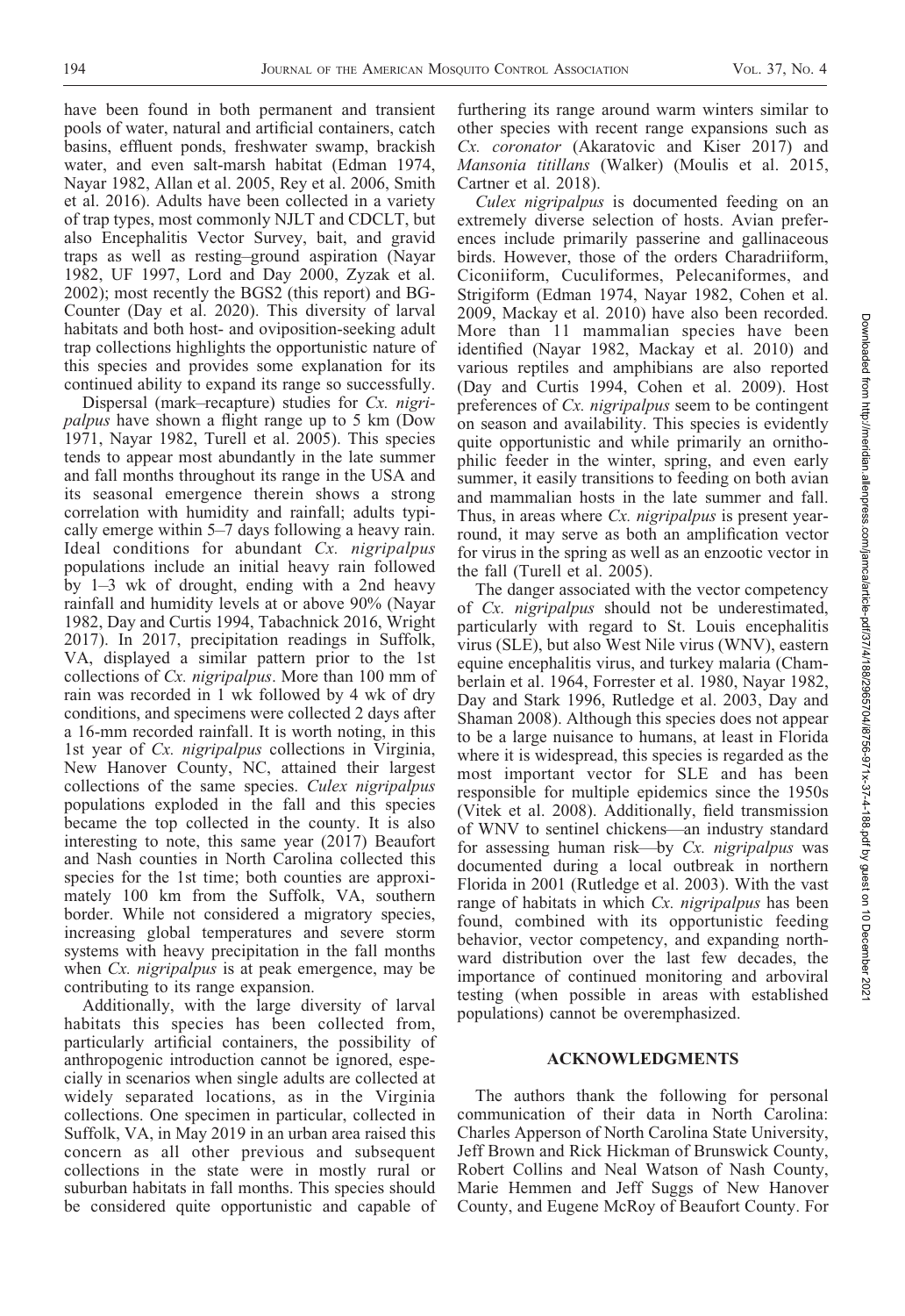personal communication of data from the Arkansas Department of Health, the authors thank David Theuret. The authors are grateful to William Sames, US Army (retired) of Leakey, TX, for personal communication of collections in Arkansas and providing access to historical military records. For personal communication of data in Davidson County, TN, the authors thank Cierra Briggs, Entomology Department at Cornell University and Abelardo Moncayo, Tennessee Department of Health. For assistance with Suffolk, VA, field collections, we thank Ashley Byers, Amber Rymer, Cassidy McKelvie, and Kaitlyn Price of SMC. For North Carolina field collections, we thank NH Newton of PHPM DENR and TJ Wood of Mecklenburg County Environmental Health. We appreciate the time and effort of Brian Byrd of Western Carolina University for searching through pinned specimens of the deceased coauthor (BAH) and of James Pecor at the Walter Reed Biosystematics Unit, Smithsonian Institution for examining historical records. The authors are grateful to Charles Abadam, Mosquito Control Superintendent and the Department of Public Works in the City of Suffolk, VA, for coordination and funding support of this publication.

Of greatest significance is the posthumous coauthorship of Bruce A. Harrison to whom we are indebted and eternally grateful. Bruce was instrumental in alerting the Virginia authors to the imminent expansion of this species, offered expert taxonomic verification, linked extensive contacts, provided many records from his state (North Carolina) spanning decades, and contributed significantly to the analysis and revision of the manuscript even within days of his passing.

#### REFERENCES CITED

- Akaratovic KI, Kiser JP. 2017. First record of Culex coronator in Virginia, with notes on its rapid dispersal, trapping methods, and biology. J Am Mosq Control Assoc 33:225–228.
- Allan SA, Bernier UR, Kline DL. 2005. Evaluation of oviposition substrates and organic infusions on collection of Culex in Florida. J Am Mosq Control Assoc 21:268–273.
- Bradt DL. 2017. Mosquitoes of urban Oklahoma and their potential as disease vectors [M.S. thesis]. Oklahoma State University, Stillwater, OK.
- Bradt DL, Coburn L, Bradley KK, Noden BH. 2018. First record of Aedes japonicus japonicus in Oklahoma, 2017. J Am Mosq Control Assoc 34:38–41.
- Briggs C. 2021. Mosquito diversity, arboviral risks, and blood feeding patterns at the Nashville Zoo at Grassmere [M.S. thesis]. Cornell University, Ithaca, NY. 79 p. Data available upon request.
- Buckner EA, Blackmore MS, Golladay SW, Covich AP. 2011. Weather and landscape factors associated with adult mosquito abundance in southwestern Georgia, USA. J Vector Ecol 36:269–278.
- Carpenter SJ, Chamberlain RW. 1946. Mosquito collections at army installations in the Fourth Service Command, 1943. J Econ Entomol 39:82–88.
- Carpenter SJ, Chamberlain RW, Wanamaker JF. 1945. New distribution records for the mosquitoes of the southeastern states in 1944. *J Econ Entomol* 38:401–402.
- Carpenter SJ, LaCasse WJ. 1955. Mosquitoes of North America (north of Mexico). Berkeley, CA: Univ. Calif. Press.
- Cartner RL, Evans CL, Harrison BA, Hager EJ. 2018. New county records demonstrating a northern expansion of Mansonia titillans in South Carolina, USA. J Am Mosq Control Assoc 34:134–137.
- Chamberlain RW, Sudia WD, Coleman PH, Beadle LD. 1964. Vector studies in the St. Louis encephalitis epidemic, Tampa Bay area, Florida, 1962. Am J Trop Med Hyg 13:456–461.
- Claborn DM, Poiry M, Famutimi OD, Duitsman D, Thompson KR. 2018. A survey of mosquitoes in southern and western Missouri. J Am Mosq Control Assoc 34:131–133.
- Cohen SB, Lewoczko K, Huddleston DB, Moody E, Mukherjee S, Dunn JR, Jones TF, Wilson R, Moncayo AC. 2009. Host feeding patterns of potential vectors of eastern equine encephalitis virus at an epizootic focus in Tennessee. Am J Trop Med Hyg 81:452-456.
- Covell CV. 1968. Mosquito control and survey in Jefferson County Kentucky. Mosq News 28:526–529.
- Darsie RF Jr, Ward RA. 1981. Identification and geographical distribution of the mosquitoes of North America, north of Mexico. Mosq Syst Suppl 1:1-313.
- Darsie RF Jr, Ward RA. 2005. Identification and geographical distribution of the mosquitoes of North America, north of Mexico. Gainesville, FL: Univ. Press of Florida. 383 p.
- Day CA, Richards SL, Reiskind MH, Doyle MS, Byrd BD. 2020. Context-dependent accuracy of the BG-Counter remote mosquito surveillance device in North Carolina. J Am Mosq Control Assoc 36:74–80.
- Day JF, Curtis GA. 1994. When it rains, they soar—and that makes Culex nigripalpus a dangerous mosquito. Am Entomol 40:162–167.
- Day JF, Shaman J. 2008. Using hydrologic conditions to forecast the risk of focal and epidemic arboviral transmission in peninsular Florida. J Med Entomol 45:458–465.
- Day JF, Stark LM. 1996. Eastern equine encephalitis transmission to emus (Dromaius novaehollandiae) in Volusia County, Florida: 1992 through 1994. J Am Mosq Control Assoc 12:429–436.
- Dow RP. 1971. The dispersal of Culex nigripalpus marked with high concentrations of radiophosphorous. J Med Entomol 8:353–363.
- Dye KC. 2016. Subacute effects of Prallethrin on behavior of mosquitoes (Diptera: Culicidae) and other human disease vectors [M.S. thesis]. University of Kentucky, Lexington, KY. 152 p.
- Eads RB, Menzies GC, Ogden LJ. 1951. Distribution records for west Texas mosquitoes. Mosq News 11:41– 47.
- Edman JD. 1974. Host-feeding patterns of Florida mosquitoes III. Culex (Culex) and Culex (Neoculex). J Med Entomol 11:95–104.
- Forrester DJ, Nayar JK, Foster GW. 1980. Culex nigripalpus: a natural vector of wild turkey malaria (Plasmodium hermani) in Florida. J Wildl Dis 16:391– 394.
- Fournier PV, Teltow GJ, Snyder JL. 1989. Medical entomology section training manual. Austin, TX: Texas Department of Health.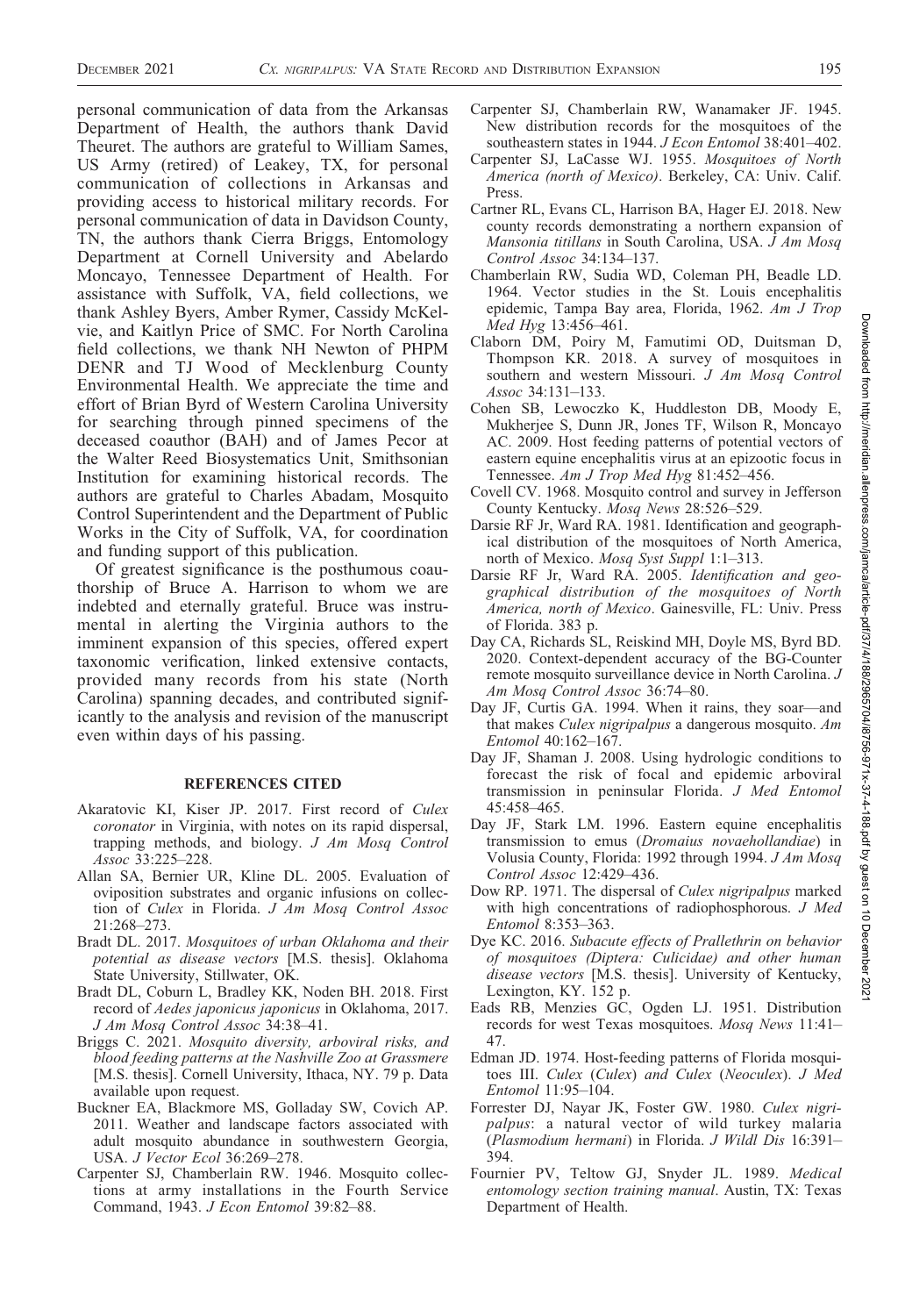- Fryxell RTT, Lewis TT, Peace H, Hendricks BBM, Paulsen D. 2014. Identification of avian malaria (Plasmodium sp.) and canine heartworm (Dirofilaria immitis) in the mosquitoes of Tennessee. *J Parasitol* 100:455-462.
- GMCA [Georgia Mosquito Control Association]. 2018. Mosquito species of Georgia, mosquito maps, 2001– 2017 Culex nigripalpus [Internet]. Augusta, GA: Georgia Mosquito Control Association [accessed March 12, 2019]. Available from: http://www.gamosquito.org/ resources/maps/nigripalpus.jpg.
- Goddard J, Varnado WC. 2020. Disaster vector control in Mississippi after Hurricane Katrina: lessons learned. J Am Mosq Control Assoc 36:56–60.
- Haddow AD, Gerhardt RR, Jones CJ, Odoi A. 2009. The mosquitoes of eastern Tennessee: studies on abundance, habitat preferences, and host-seeking behaviors. J Vector Ecol 34:70–80.
- Harrison BA, Byrd BD, Sither CB, Whitt PB. 2016. The mosquitoes of the Mid-Atlantic region: an identification guide. Mosquito and Vector-borne Infectious Diseases Laboratory Publication 2016-1. Cullowhee, NC: Western Carolina Univ.
- Harrison BA, Whitt PB. 2017 Nov. What's the real distribution of Culex nigripalpus in North Carolina? Biting Times Newsl NC Mosq Vector Control Assoc. p 17–20.
- Hartwig C, Harrison B, York J, Brown E, Bolin J, Whitt P, Harrison R, Smith H, Barber M. 2018. Temporal changes in diversity and abundance of mosquitoes (Insecta: Diptera: Culicidae) in a small ecological preserve in North Carolina. Southeast Nat 17:629–644.
- Hill SO, Smittle BJ, Philips FM. 1958. Distribution of mosquitoes in the Fourth US Army area. Fort Sam Houston, TX: Entomology Division, Fourth US Army Medical Laboratory.
- Kim CH, Stone CM (Illinois Natural History Survey, Prairie Research Institute). 2018. Surveillance of Aedes aegypti and Aedes albopictus in the state of Illinois. Champaign, IL: INHS. Report 21. 20 p. Available from INHS, 1816 S Oak Street, Champaign, IL 61820.
- King WV, Bradley GH, Smith CN, McDuffie WC. 1960. A handbook of the mosquitoes of the southeastern United States. No. 173. Washington, DC: US Department of Agriculture.
- King WVO, Bradley GH, McNeel TE. 1944. The mosquitoes of the southeastern states. No. 336. Washington, DC: US Department of Agriculture.
- Lord CC, Day JF. 2000. Attractiveness of chickens and bobwhite quail for Culex nigripalpus. J Am Mosq Control Assoc 16:271–273.
- Mackay AJ, Kramer WL, Meece JK, Brumfield RT, Foil LD. 2010. Host feeding patterns of Culex mosquitoes (Diptera: Culicidae) in East Baton Rouge Parish, Louisiana. J Med Entomol 47:238–248.
- McDonald JL, Sluss TP, Lang JD, Roan CC. 1973. Mosquitoes of Arizona. Tucson, AZ: College of Agriculture, Univ. of Arizona.
- McGregor T, Eads RB. 1943. Mosquitoes of Texas. J Econ Entomol 36:938–940.
- McHugh CP, Vnde Berg A, Pinkovsky DD, Goddard J, Carpenter TL. 1988. Mosquito identifications for CO-NUS USAF installations CY 1988. Brooks Air Force Base, TX: US Air Force School of Aerospace Medicine.
- Middlekauff WW, Carpenter SJ. 1944. New distribution records for the mosquitoes of the southeastern United States in 1943. Fort McPherson, GA: Army Service Command (4th).
- Minter LM, Brown GC, Johnson DW. 2011. Investigation of habitat effects on the spatial distribution of Lutzomyia shannoni across heterogeneous environments, with note of respective mosquito species compositions. J Med Entomol 48:1103–1111.
- Moulis RA, Peaty LFAW, Heusel JL, Lewandowski HB Jr, Harrison BA, Kelly R, Hager EJ. 2015. Mansonia titillans: new resident species or infrequent visitor in Chatham County, Georgia and Beaufort County, South Carolina, USA. J Am Mosq Control Assoc 31:167–171.
- Mulhern TD. 1942. New Jersey mechanical trap for mosquito surveys. Circ NJ Agric Exp Stn 421:1–8.
- Nava MR, Debboun M. 2016. A taxonomic checklist of the mosquitoes of Harris County, Texas. J Vector Ecol 41:190–194.
- Nayar JK. 1982. Bionomics and physiology of Culex nigripalpus (Diptera: Culicidae) of Florida: an important vector of diseases. Bulletin 827. Gainesville, FL: Florida Agricultural Experiment Station.
- Parsons RE. 1965. The mosquitoes of Oklahoma [M.S. thesis]. University of Florida, Gainesville, FL. 69 p.
- Peterson AG, Smith WW. 1945. Occurrence and distribution of mosquitoes in Mississippi. J Econ Entomol 35:378–383.
- Reiter P. 1987. A revised version of the CDC gravid mosquito trap. J Am Mosq Control Assoc 3:325–327.
- Rey JR, O'Meara GF, O'Connell SM, Cutwa-Francis MM. 2006. Factors affecting mosquito production from stormwater drains and catch basins in two Florida cities. J Vector Ecol 31:334–343.
- Root FM. 1924. Notes on the mosquitoes of Lee County, Georgia. Am J Hyg 4:449–455.
- Rueger ME, Druce S. 1950. New mosquito distribution records from Texas. Mosq News 10:60–63.
- Rutledge CR, Day JF, Lord CC, Stark LM, Tabachnick WJ. 2003. West Nile virus infection rates in Culex nigripalpus do not reflect transmission rates in Florida. J Med Entomol 40:253–258.
- Sames WJ, Mann JG, Kelly R, Evans CL, Varnado WC, Bosworth AB, Noden BH, Ramberg FB, Riles MT, Killingsworth D, Doyle MS, Pitts RJ. 2021. Distribution of Culex coronator in the USA. J Am Mosq Control Assoc 37:1–9.
- Slaff M, Apperson CS. 1989. A key to the mosquitoes of North Carolina and the Mid-Atlantic states. Publication AG-412. Raleigh, NC: North Carolina State Univ. Agricultural Extension Service. 38 p.
- Smith ML, Qualls WA, Xue RD. 2016. Evaluation of talent UV light traps compared with CDC light traps, with or without dry ice to collect fresh and salt water mosquitoes in northeast Florida. Volume 10. DeLeon Springs, FL: Florida Mosquito Control Association. 2 p.
- Tabachnick WJ. 2016. Research contributing to improvements in controlling Florida's mosquitoes and mosquitoborne diseases. Insects 7:50.
- Thurman DC, Ogden LJ, Eyles DE. 1945. A United States record for Culex interrogator. J Econ Entomol 38:115.
- Turell MJ, Dohm DJ, Sardelis MR, O'guinn ML, Andreadis TG, Blow JA. 2005. An update on the potential of North American mosquitoes (Diptera: Culicidae) to transmit West Nile virus. J Med Entomol 42:57–62.
- UF [University of Florida]. 1997. Featured Creatures, common name: the Florida SLE mosquito [Internet]. Gainesville, FL: Univ. of Florida [accessed March 15, 2019]. Available from: http://entnemdept.ufl.edu/ creatures/aquatic/fl\_sle\_mosquito.htm.